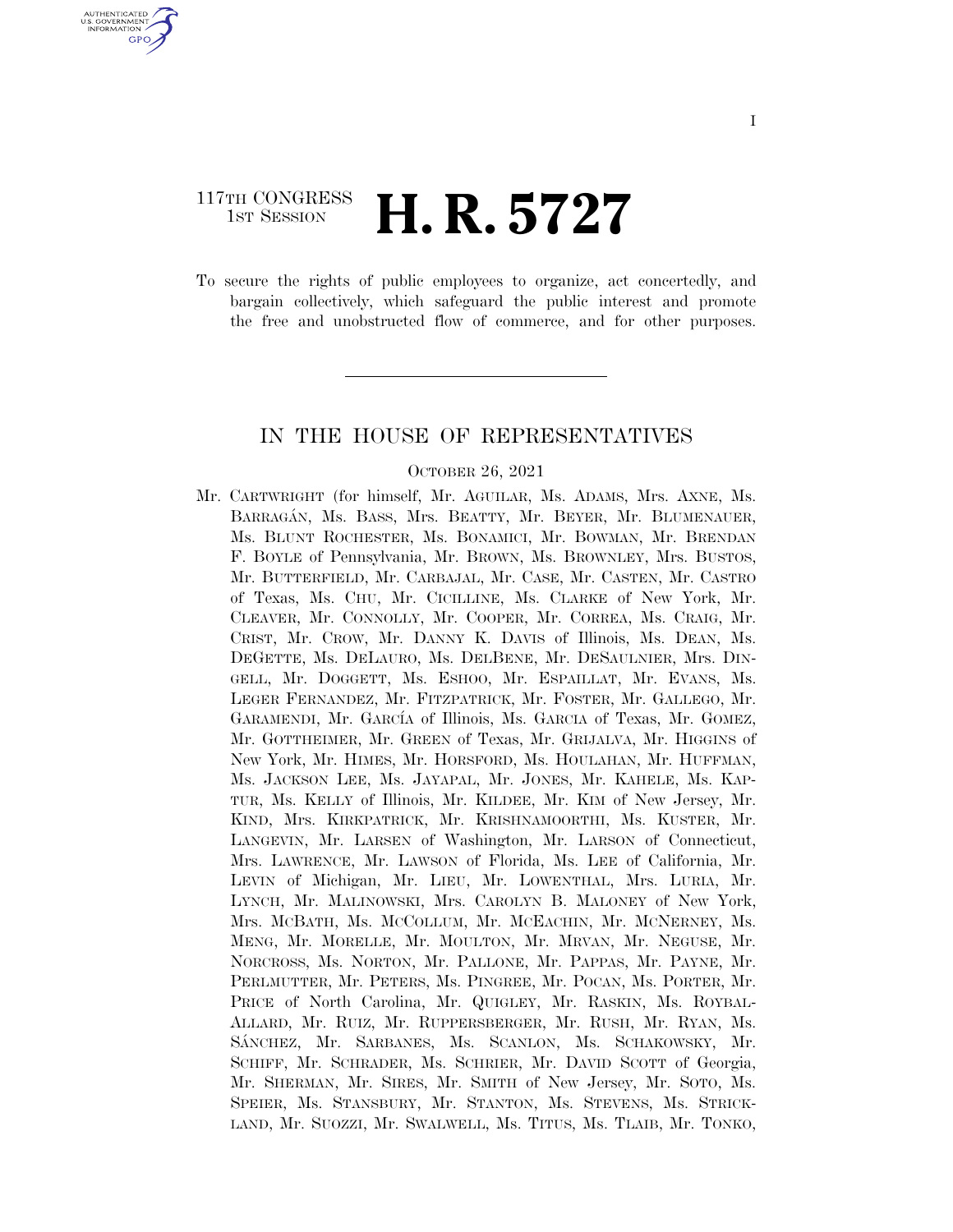Mrs. TORRES of California, Mr. TORRES of New York, Mrs. TRAHAN, Mr. TRONE, Ms. UNDERWOOD, Mr. VARGAS, Ms. WASSERMAN SCHULTZ, Mrs. WATSON COLEMAN, Mr. WELCH, Ms. WILLIAMS of Georgia, Ms. WILSON of Florida, Mr. YARMUTH, Ms. VELÁZQUEZ, Ms. OMAR, Mr. SMITH of Washington, Mr. JOHNSON of Georgia, Ms. ROSS, Ms. NEW-MAN, Ms. SHERRILL, Mr. KHANNA, Mr. PANETTA, Mr. LEVIN of California, and Ms. MANNING) introduced the following bill; which was referred to the Committee on Education and Labor

# **A BILL**

- To secure the rights of public employees to organize, act concertedly, and bargain collectively, which safeguard the public interest and promote the free and unobstructed flow of commerce, and for other purposes.
- 1 *Be it enacted by the Senate and House of Representa-*
- 2 *tives of the United States of America in Congress assembled,*

#### 3 **SECTION 1. SHORT TITLE.**

4 This Act may be cited as the ''Public Service Free-5 dom to Negotiate Act of 2021''.

#### 6 **SEC. 2. DEFINITIONS.**

7 (a) IN GENERAL.—In this Act:

 (1) APPROPRIATE UNIT.—The term ''appro- priate unit'' means a group of public employees or a group of supervisory employees appropriate for collective bargaining that share a community of in- terest, as demonstrated by factors including whether such group—

14 (A) has a bargaining history or history of 15 prior organization; and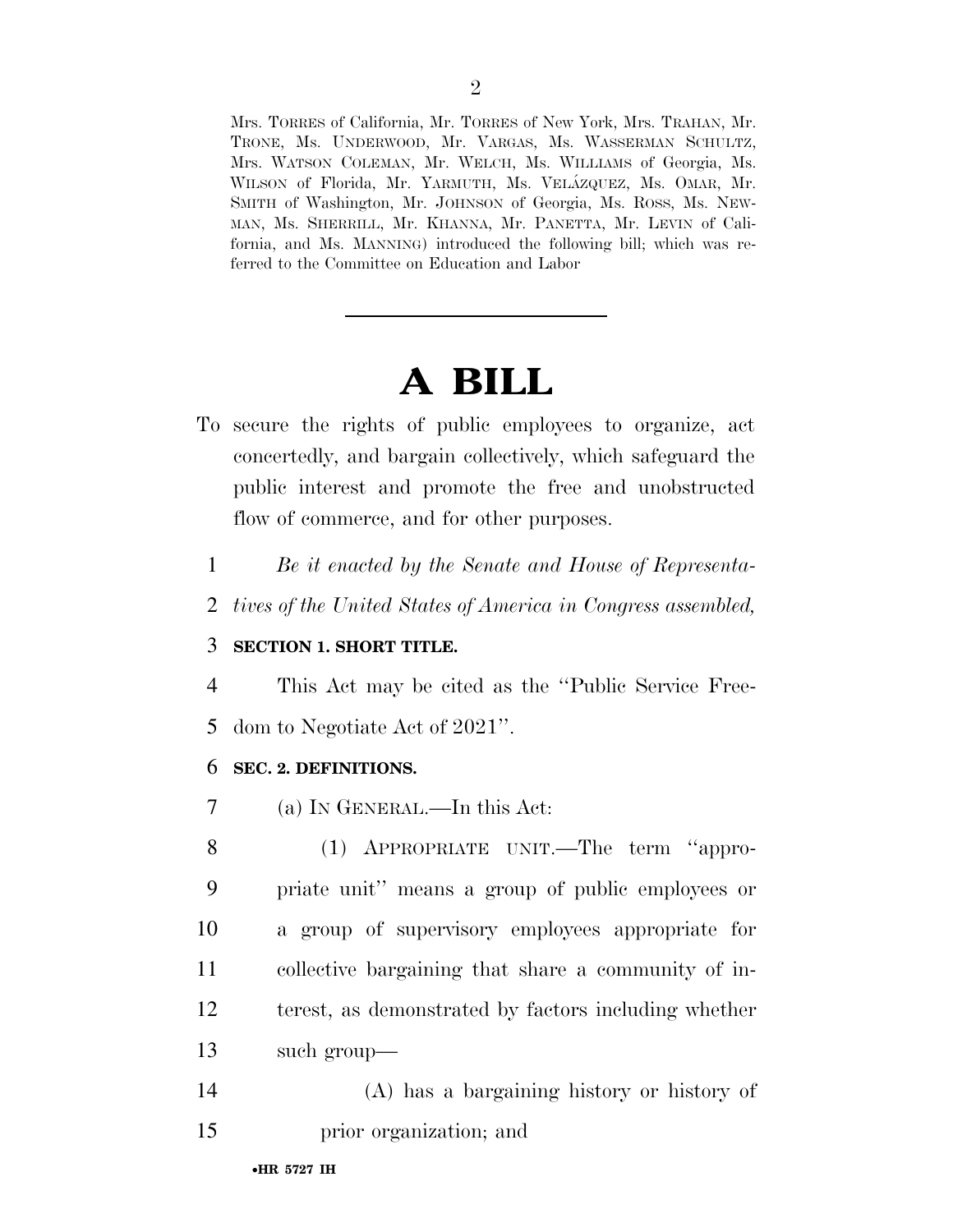(B) reflects the desires of the employees who are seeking or proposing representation by a labor organization regarding the employees to be included in such bargaining unit. (2) AUTHORITY.—The term ''Authority'' means the Federal Labor Relations Authority. (3) COLLECTIVE BARGAINING.—The term ''col-

 lective bargaining'', used with respect to public em- ployees, supervisory employees, and public employ- ers, means the performance of the mutual obligation of the representative of a public employer and the exclusive representative of public and supervisory employees in an appropriate unit of the employer to meet at reasonable times and to consult and bargain in a good-faith effort to reach agreement with re- spect to wages, hours, and other terms and condi- tions of employment affecting such employees and to execute a written document incorporating any collec- tive bargaining agreement reached, but the obliga- tion referred to in this paragraph does not compel either party to agree to a proposal or to make a con- cession (as described in section 8(d) of the National 23 Labor Relations Act (29 U.S.C. 158(d)).

 (4) CONFIDENTIAL EMPLOYEE.—The term ''confidential employee'' means an employee of a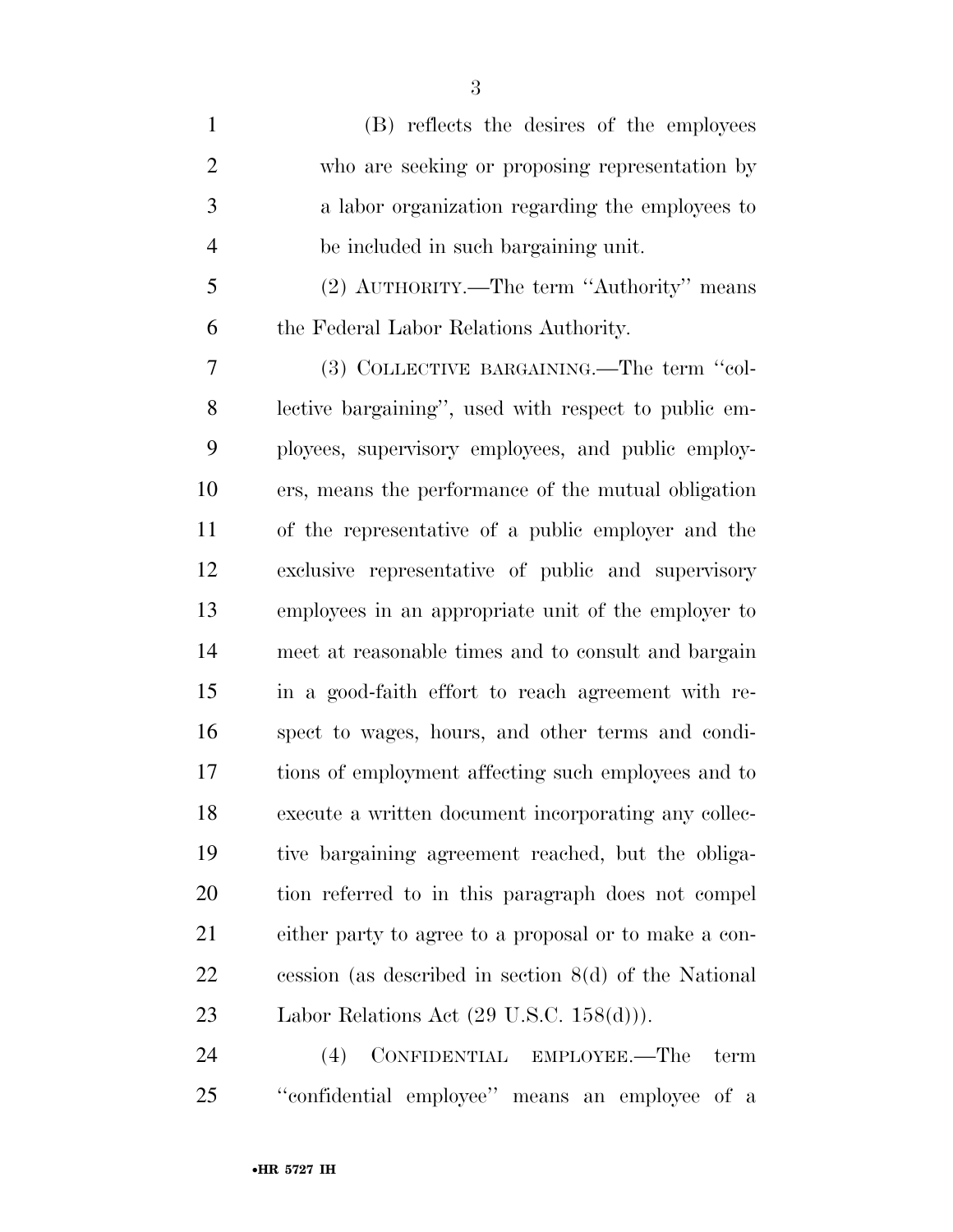| $\mathbf{1}$   | public employer who acts in a confidential capacity     |
|----------------|---------------------------------------------------------|
| $\overline{2}$ | with respect to an individual who formulates or ef-     |
| 3              | fectuates management policies in the field of labor-    |
| $\overline{4}$ | management relations.                                   |
| 5              | (5) COVERED PERSON.—The term "covered                   |
| 6              | person" means an individual or a labor organization.    |
| $\overline{7}$ | (6) EMERGENCY SERVICES EMPLOYEE.—The                    |
| 8              | term "emergency services employee" means—               |
| 9              | (A) a public employee providing out-of-hos-             |
| 10             | pital emergency medical care, including an              |
| 11             | emergency medical technician, paramedic, or             |
| 12             | first responder; or                                     |
| 13             | (B) a public employee providing other serv-             |
| 14             | ices in response to emergencies that have the           |
| 15             | potential to cause death or serious bodily in-          |
| 16             | jury, including an employee in fire protection          |
| 17             | activities (as defined in section $3(y)$ of the Fair    |
| 18             | Labor Standards Act of 1938 (29 U.S.C.                  |
| 19             | $203(y))$ .                                             |
| 20             | (7) LABOR ORGANIZATION.—The term "labor                 |
| 21             | organization" means any organization of any kind        |
| 22             | that is not under the control directly or indirectly by |
| 23             | a public employer in which such employees partici-      |
| 24             | pate and which exists for the purpose, in whole or      |
| 25             | in part, of dealing with public employers concerning    |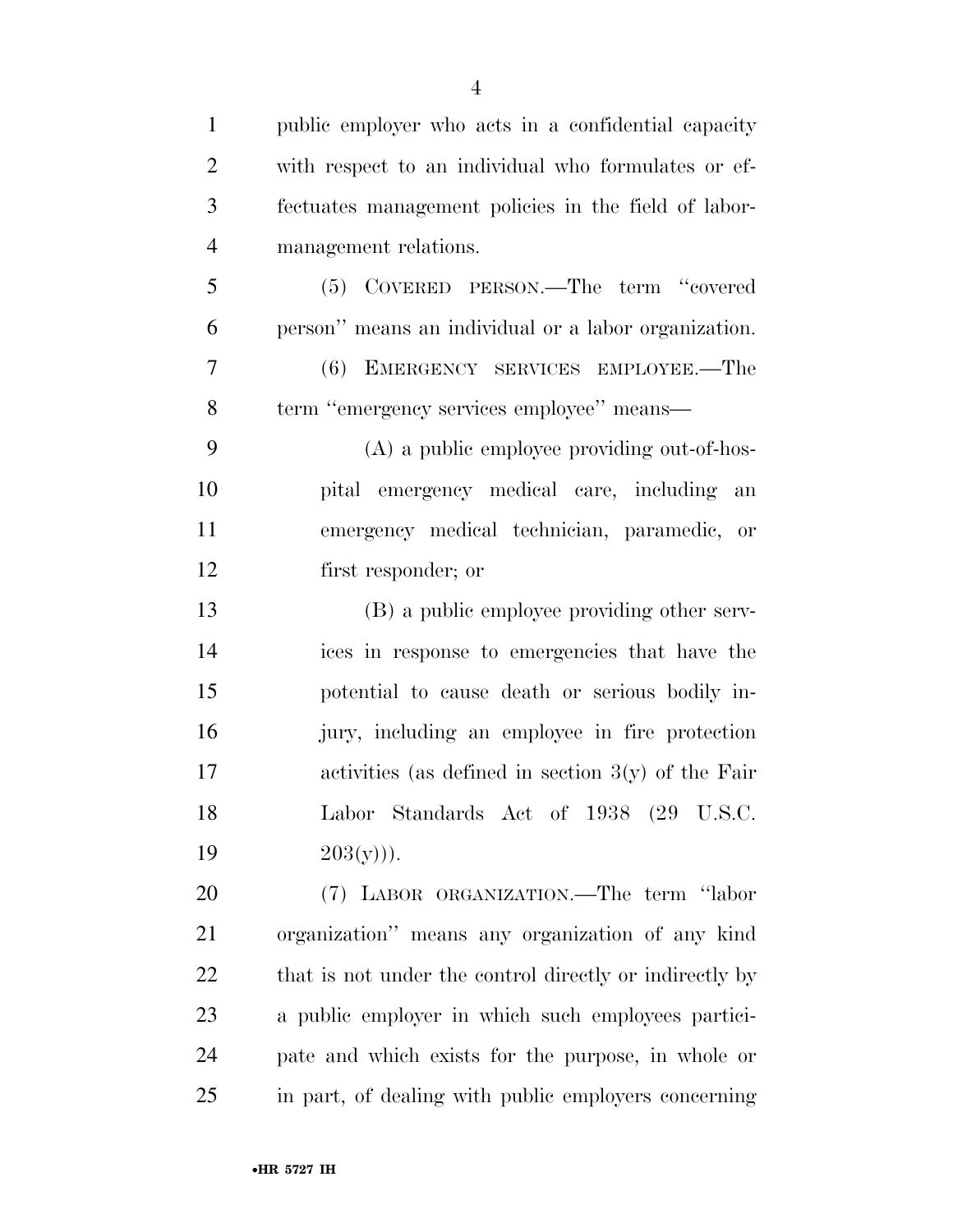| $\mathbf{1}$   | grievances, labor disputes, wages, rates of pay, hours  |
|----------------|---------------------------------------------------------|
| $\overline{2}$ | of employment, or conditions of work.                   |
| 3              | (8) LAW.—The term "law", used with respect              |
| $\overline{4}$ | to a State or a political subdivision thereof, includes |
| 5              | the application of the laws of such State or such po-   |
| 6              | litical subdivision, including any regulations or ordi- |
| 7              | nances issued by such State or such political subdivi-  |
| 8              | sion.                                                   |
| 9              | (9) LAW ENFORCEMENT OFFICER.—The term                   |
| 10             | "law enforcement officer" has the meaning given         |
| 11             | such term in section 1204 of the Omnibus Crime          |
| 12             | Control and Safe Streets Act of 1968 (34 U.S.C.         |
| 13             | 10284).                                                 |
| 14             | (10)<br>MANAGEMENT EMPLOYEE.—The term                   |
| 15             | "management employee" means an individual em-           |
| 16             | ployed by a public employer in a position the duties    |
| 17             | and responsibilities of which require the individual to |
| 18             | formulate or determine the policies of the employer.    |
| 19             | (11) PUBLIC EMPLOYEE.—The term "public                  |
| 20             | employee"—                                              |
| 21             | (A) means an individual, employed by a                  |
| 22             | public employer, who in any workweek is en-             |
| 23             | gaged in commerce or is employed in an enter-           |

•**HR 5727 IH**

prise engaged in commerce;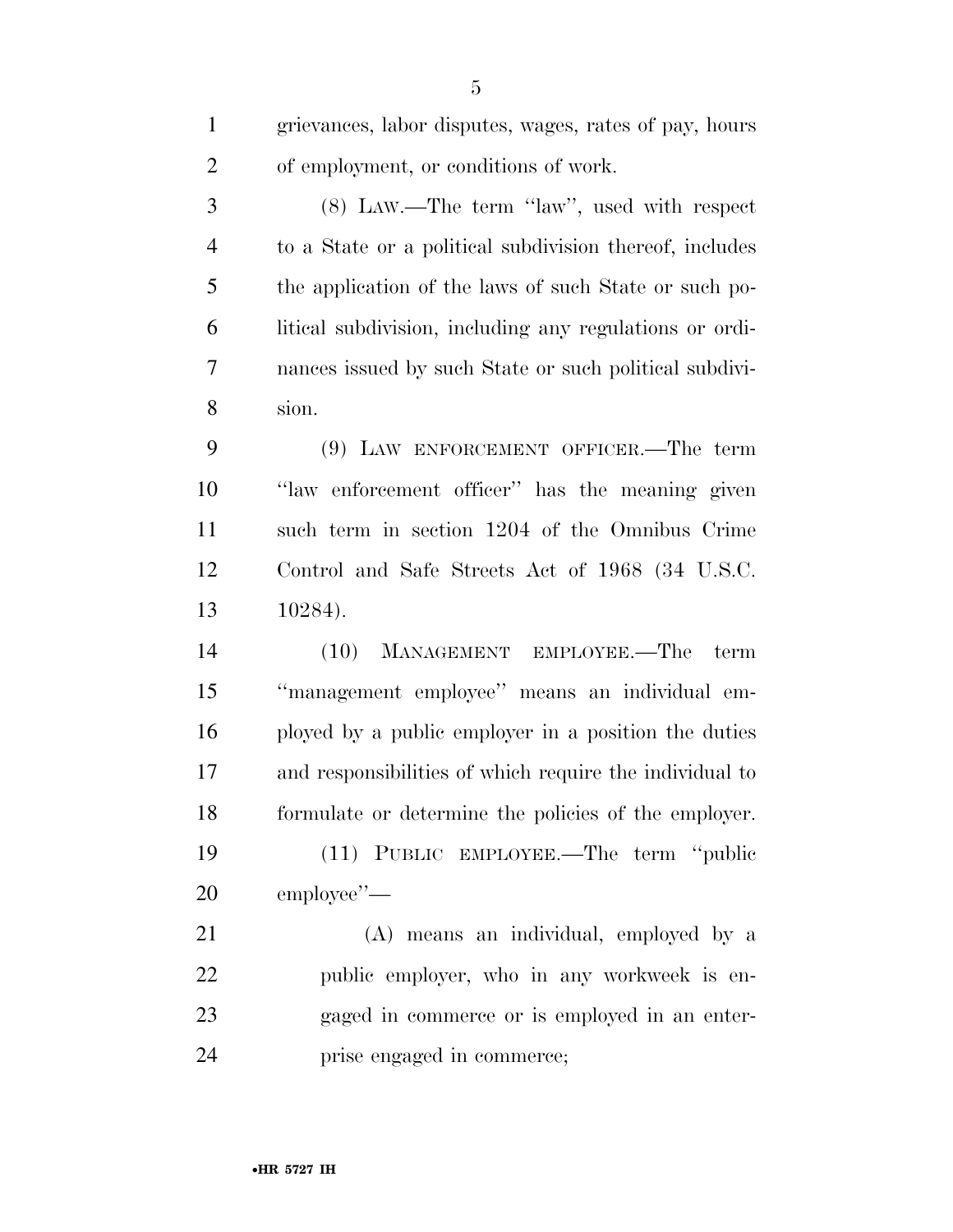| $\mathbf{1}$   | (B) includes an individual who is tempo-       |
|----------------|------------------------------------------------|
| $\overline{2}$ | rarily transferred to a supervisory or manage- |
| 3              | ment position; and                             |
| $\overline{4}$ | (C) does not include—                          |
| 5              | (i) a supervisory employee;                    |
| 6              | (ii) a management employee;                    |
| 7              | (iii) a confidential employee;                 |
| 8              | (iv) an elected official; or                   |
| 9              | (v) a law enforcement officer<br>em-           |
| 10             | ployed by a public employer as defined in      |
| 11             | section $2(a)(12)$ —                           |
| 12             | (I) who has statutory authority                |
| 13             | to make arrests or apprehensions;              |
| 14             | (II) who is authorized by the                  |
| 15             | agency of the employee to carry fire-          |
| 16             | arms; and                                      |
| 17             | (III) whose duties substantially               |
| 18             | include the engagement in or super-            |
| 19             | vision of the prevention, detection, or        |
| 20             | investigation of any person for any            |
| 21             | violation of law: <i>Provided</i> , That a law |
| 22             | enforcement officer whose duties sub-          |
| 23             | stantially include the engagement in           |
| 24             | or supervision of corrections, proba-          |
| 25             | tion, parole, or juvenile detention            |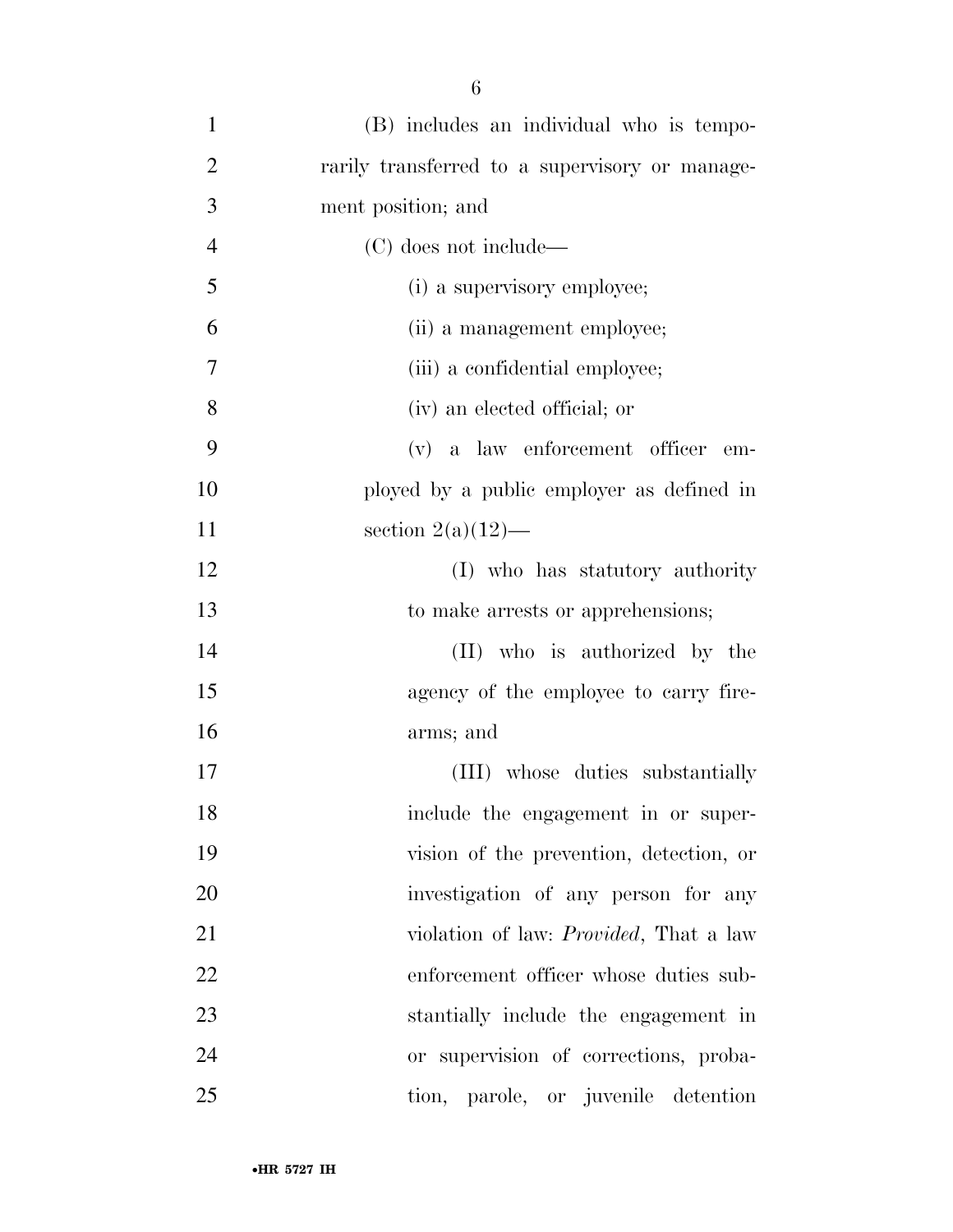| $\mathbf{1}$   | functions shall be a public employee                 |
|----------------|------------------------------------------------------|
| $\overline{2}$ | under this Act.                                      |
| 3              | (12) PUBLIC EMPLOYER.—The term "public               |
| $\overline{4}$ | employer" means an entity that—                      |
| 5              | $(A)$ employs not less than 1 individual;            |
| 6              | (B) is engaged in commerce; and                      |
| $\overline{7}$ | $(C)$ is either—                                     |
| 8              | (i) a State or the political subdivision             |
| 9              | of a State; or                                       |
| 10             | (ii) any authority, agency, school dis-              |
| 11             | trict, board or other entity controlled and          |
| 12             | operated by an entity described in clause            |
| 13             | (i).                                                 |
| 14             | (13) SUBSTANTIALLY PROVIDES.—The term                |
| 15             | "substantially provides", used with respect to the   |
| 16             | rights and procedures described in section $3(b)$ ,  |
| 17             | means providing rights and procedures that are       |
| 18             | equivalent to or greater than each of the rights and |
| 19             | procedures described in such section.                |
| 20             | (14) SUPERVISORY EMPLOYEE.—The term "su-             |
| 21             | pervisory employee" means an individual, employed    |
| 22             | by a public employer, who in any workweek is en-     |
| 23             | gaged in commerce or is employed in an enterprise    |
| 24             | engaged in commerce and who—                         |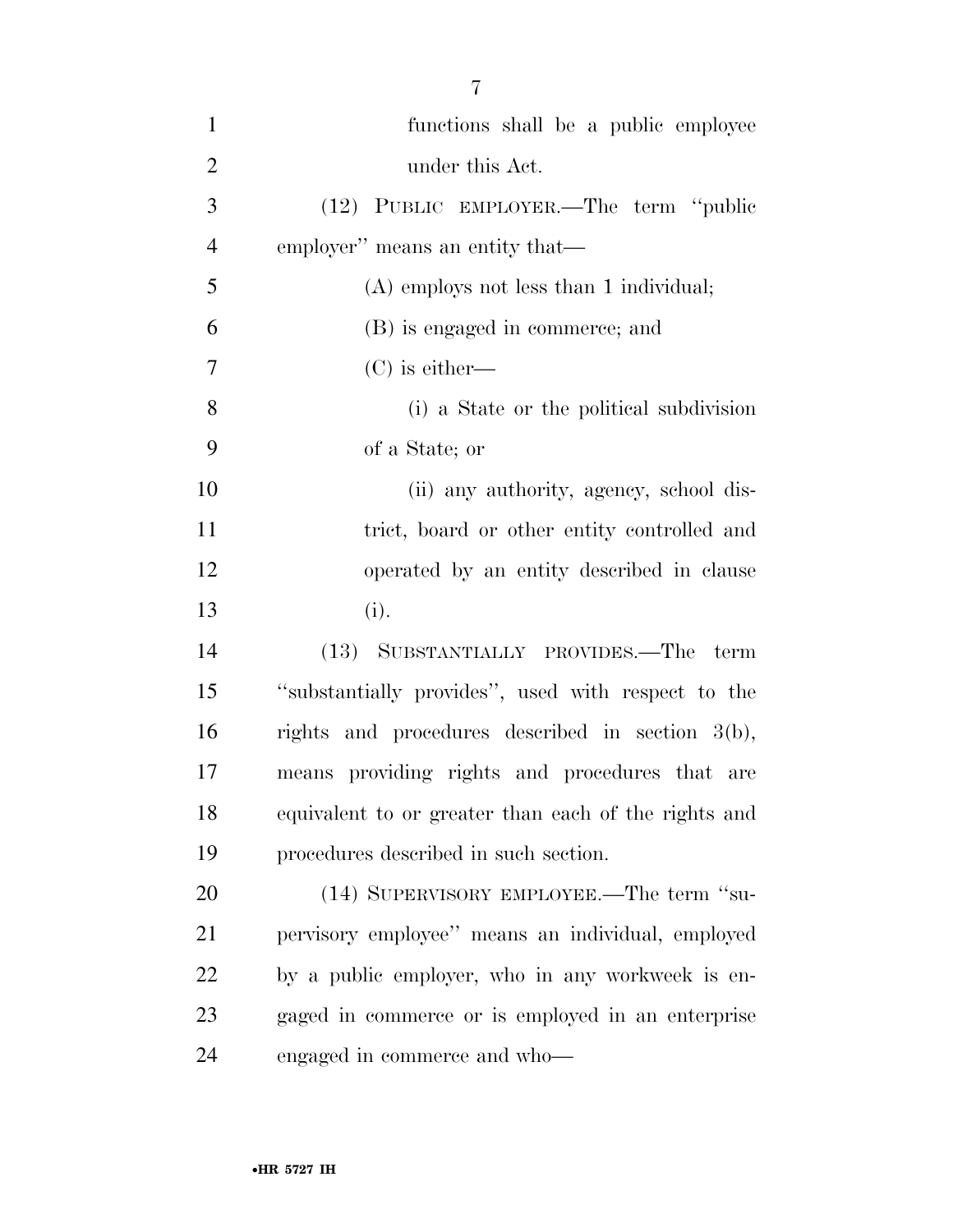| $\mathbf{1}$   | (A) has the authority in the interest of the              |
|----------------|-----------------------------------------------------------|
| $\overline{2}$ | employer, if the exercise of such authority is            |
| 3              | not merely routine or clerical in nature but re-          |
| $\overline{4}$ | quires the consistent exercise of independent             |
| 5              | judgment, to-                                             |
| 6              | (i) hire, promote, reward, transfer,                      |
| 7              | furlough, lay off, recall, suspend, dis-                  |
| 8              | cipline, or remove public employees;                      |
| 9              | (ii) adjust the grievances of public                      |
| 10             | employees; or                                             |
| 11             | (iii) effectively recommend any action                    |
| 12             | described in clause (i) or (ii);                          |
| 13             | (B) devotes a majority of time at work to                 |
| 14             | exercising the authority under subparagraph               |
| 15             | $(A);$ and                                                |
| 16             | (C) is not a law enforcement officer as de-               |
| 17             | scribed in paragraph $(11)(C)(v)$ .                       |
| 18             | FAIR LABOR STANDARDS ACT OF 1938<br>(b)                   |
| 19             | TERMS.—The terms "commerce", "employ", "enterprise        |
| <b>20</b>      | engaged in commerce", and "State" have the meanings       |
| 21             | given such terms in section 3 of the Fair Labor Standards |
| 22             | Act of 1938 (29 U.S.C. 203).                              |
| 23             | (c) STATE LAW.—If any term defined in this section        |
| 24             | has a substantially equivalent meaning to the term (or a  |
| 25             | substantially equivalent term) under applicable State law |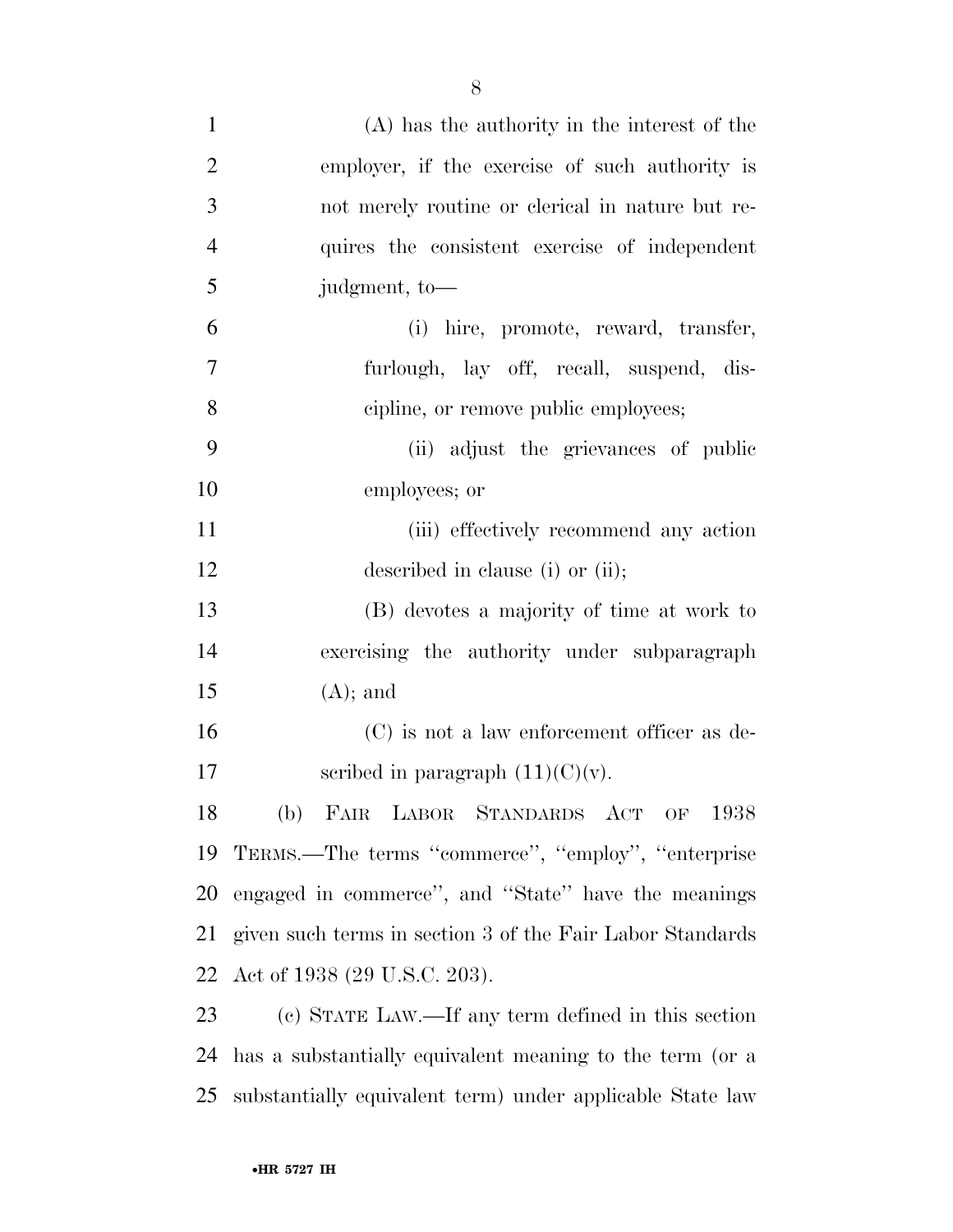on the date of the enactment of this Act, such term (or substantially equivalent term) and meaning under such applicable State law shall apply with respect to the term defined under this Act with respect to such State.

#### **SEC. 3. FEDERAL MINIMUM STANDARDS.**

(a) DETERMINATION.—

 (1) IN GENERAL.—Not later than 180 days after the date of enactment of this Act, the Author- ity shall make a determination for each State as to whether the laws of such State substantially provide for each of the rights and procedures under sub- section (b) and not later than 30 days after the en- actment of this Act, the Authority shall establish procedures for the implementation of this section.

 (2) CONSIDERATION OF ADDITIONAL OPIN- IONS.—In making the determination under para- graph (1), the Authority shall consider the opinions of affected public employees, supervisory employees, labor organizations, and public employers. In the case where the Authority is notified by an affected public employer and labor organization that both parties agree that the law applicable to such em- ployer and labor organization substantially provides for the minimum standards described in subsection (b), the Authority shall give such agreement weight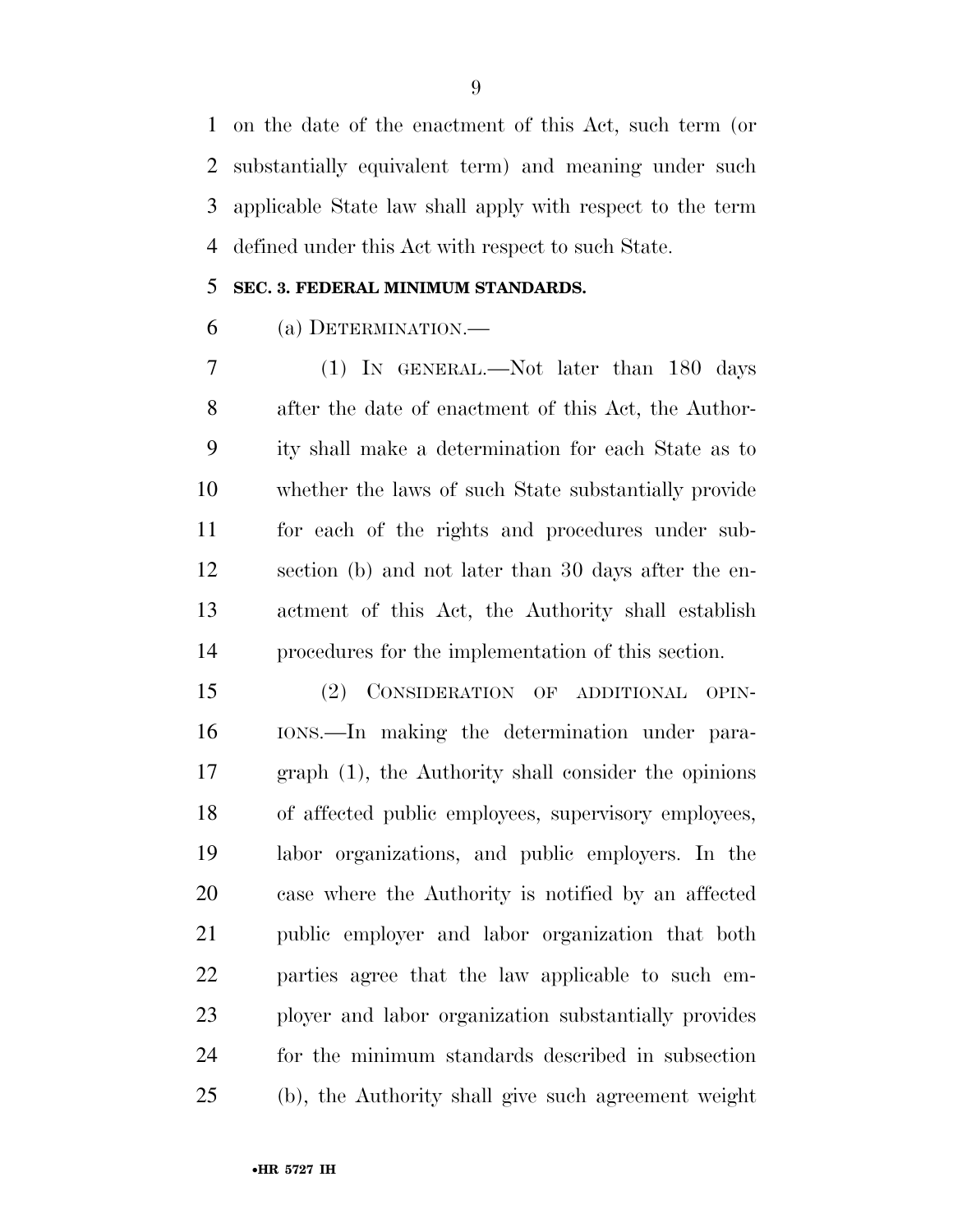| $\mathbf{1}$   | to the maximum extent practicable in making the     |
|----------------|-----------------------------------------------------|
| $\overline{2}$ | Authority's determination under paragraph (1).      |
| 3              | (3) LIMITED CRITERIA.—In making the deter-          |
| $\overline{4}$ | mination described in paragraph (1), the Authority  |
| 5              | may only consider the criteria described in sub-    |
| 6              | section (b).                                        |
| 7              | (4) SUBSEQUENT DETERMINATIONS.—                     |
| 8              | (A) IN GENERAL.—A determination made                |
| 9              | pursuant to paragraph (1) shall remain in ef-       |
| 10             | fect unless and until the Authority issues a sub-   |
| 11             | sequent determination, in accordance with the       |
| 12             | procedures set forth in subparagraph (B).           |
| 13             | (B) REQUEST.—A public employee, super-              |
| 14             | visory employee, public employer, or a labor or-    |
| 15             | ganization may submit to the Authority a writ-      |
| 16             | ten request for a subsequent determination with     |
| 17             | respect to whether a material change of State       |
| 18             | law has occurred.                                   |
| 19             | (C) ISSUANCE.—If satisfied that a mate-             |
| 20             | rial change in State law has occurred, the Au-      |
| 21             | thority shall issue a subsequent determination      |
| 22             | not later than 30 days after receipt of such re-    |
| 23             | quest.                                              |
| 24             | $(5)$ JUDICIAL REVIEW.—Any covered person or        |
| 25             | public employer aggrieved by a determination of the |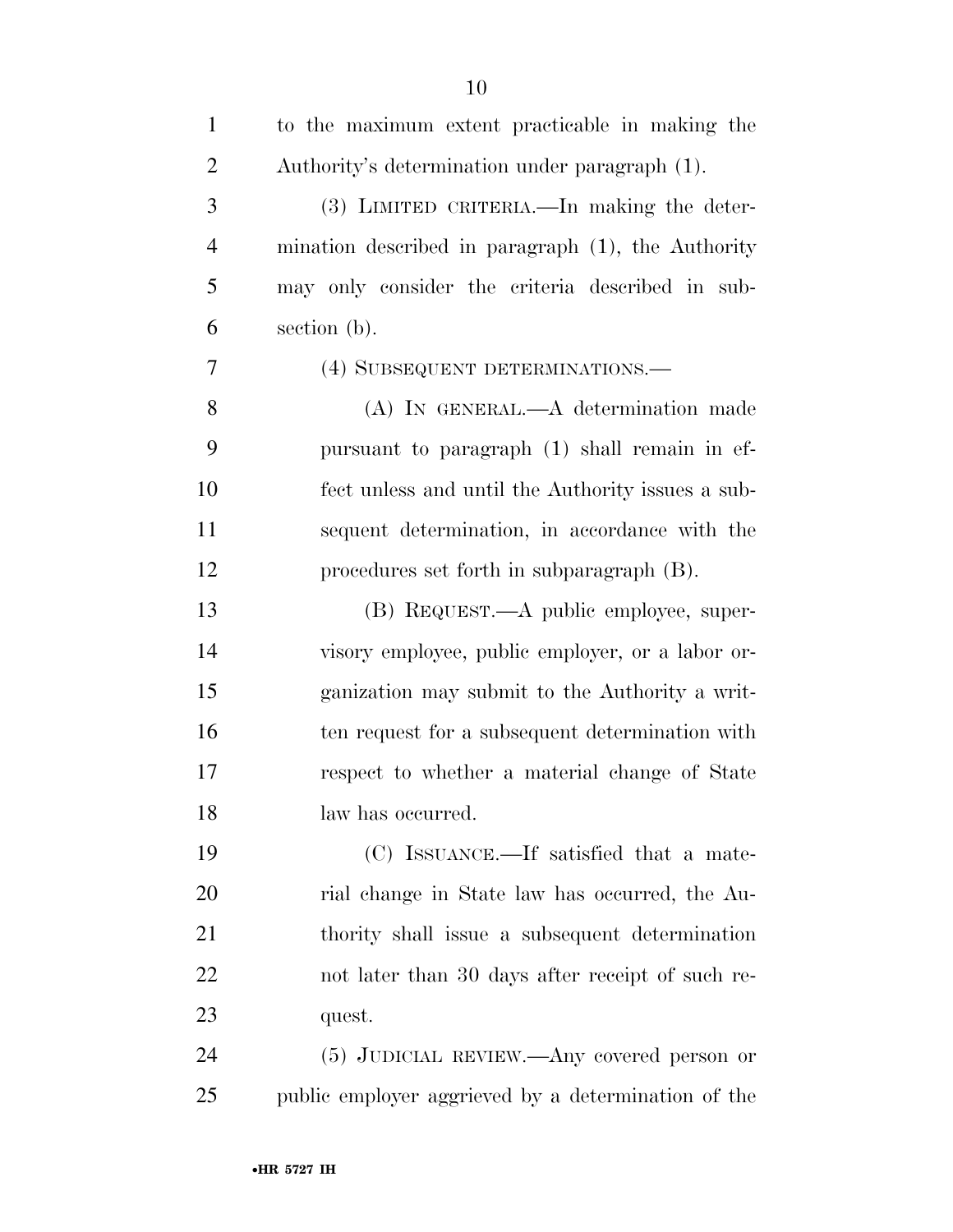| $\mathbf{1}$   | Authority under this paragraph (1) may, during the       |
|----------------|----------------------------------------------------------|
| $\overline{2}$ | 60-day period beginning on the date on which the         |
| 3              | determination was made, petition any United States       |
| $\overline{4}$ | Court of Appeals in the circuit in which the covered     |
| 5              | person or public employer resides or transacts busi-     |
| 6              | ness or in the Court of Appeals for the District of      |
| 7              | Columbia Circuit, for judicial review. In any judicial   |
| 8              | review of a determination made by the Authority de-      |
| 9              | scribed in paragraph (1), the procedures contained       |
| 10             | in subsections (c) and (d) of section $7123$ of title 5, |
| 11             | United States Code, shall be followed.                   |
| 12             | (b) FEDERAL MINIMUM STANDARD.—The collective             |
| 13             | bargaining rights and procedures under this subsection   |
| 14             | are as follows:                                          |
| 15             | (1) A right of public employees and supervisory          |
| 16             | employees—                                               |
| 17             | $(A)$ to self-organization;                              |
| 18             | (B) to form, join, or assist a labor organi-             |
| 19             | zation or to refrain from any such activity;             |
| 20             | (C) to bargain collectively through rep-                 |
| 21             | resentatives of their own choosing; and                  |
| 22             | (D) to engage in other concerted activities              |
| 23             | for the purpose of collective bargaining or other        |
| 24             | mutual aid (including the filing of joint, class,        |
| 25             | or collective legal claims) or protection.               |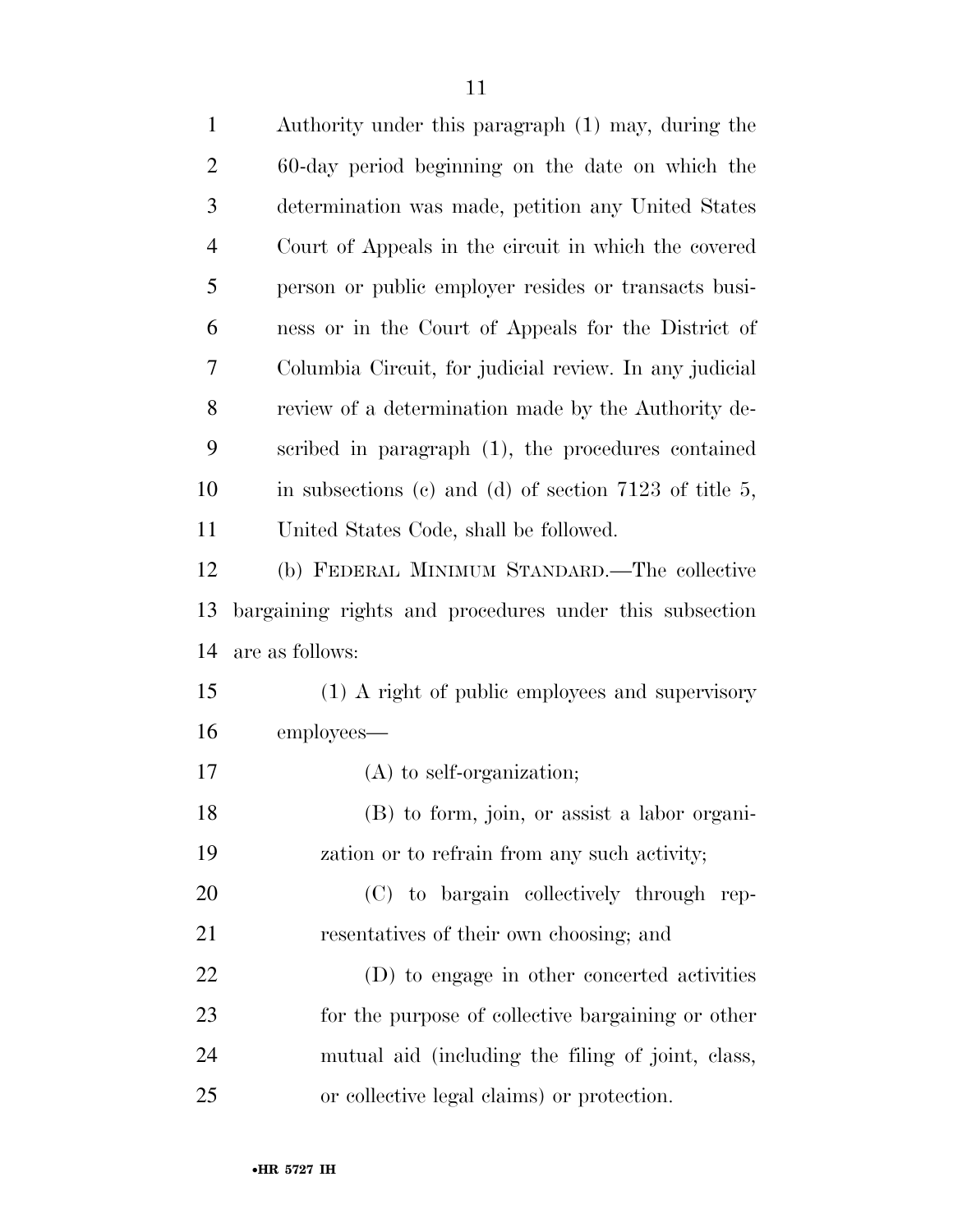- (2) A requirement for public employers to—
- (A) recognize the labor organization of its public employees and supervisory employees (freely chosen in an election by a majority of such employees voting in the appropriate unit or chosen by voluntary recognition if that meth- od is permitted under State law) without re- quiring an election to recertify or decertify a labor organization that is already recognized as the representative of such employees unless not less than 30 percent of such employees in the bargaining unit freely sign a petition to decer- tify such labor organization— 14 (i) not earlier than the date that is 1 year after the date of the election (or after a voluntary recognition if permitted under 17 State law) of the representative; (ii) not earlier than 1 year after the
- expiration of a valid collective bargaining agreement;
- 21 (iii) not during the term of a valid col- lective bargaining agreement (except as 23 permissible under clause (iv)); or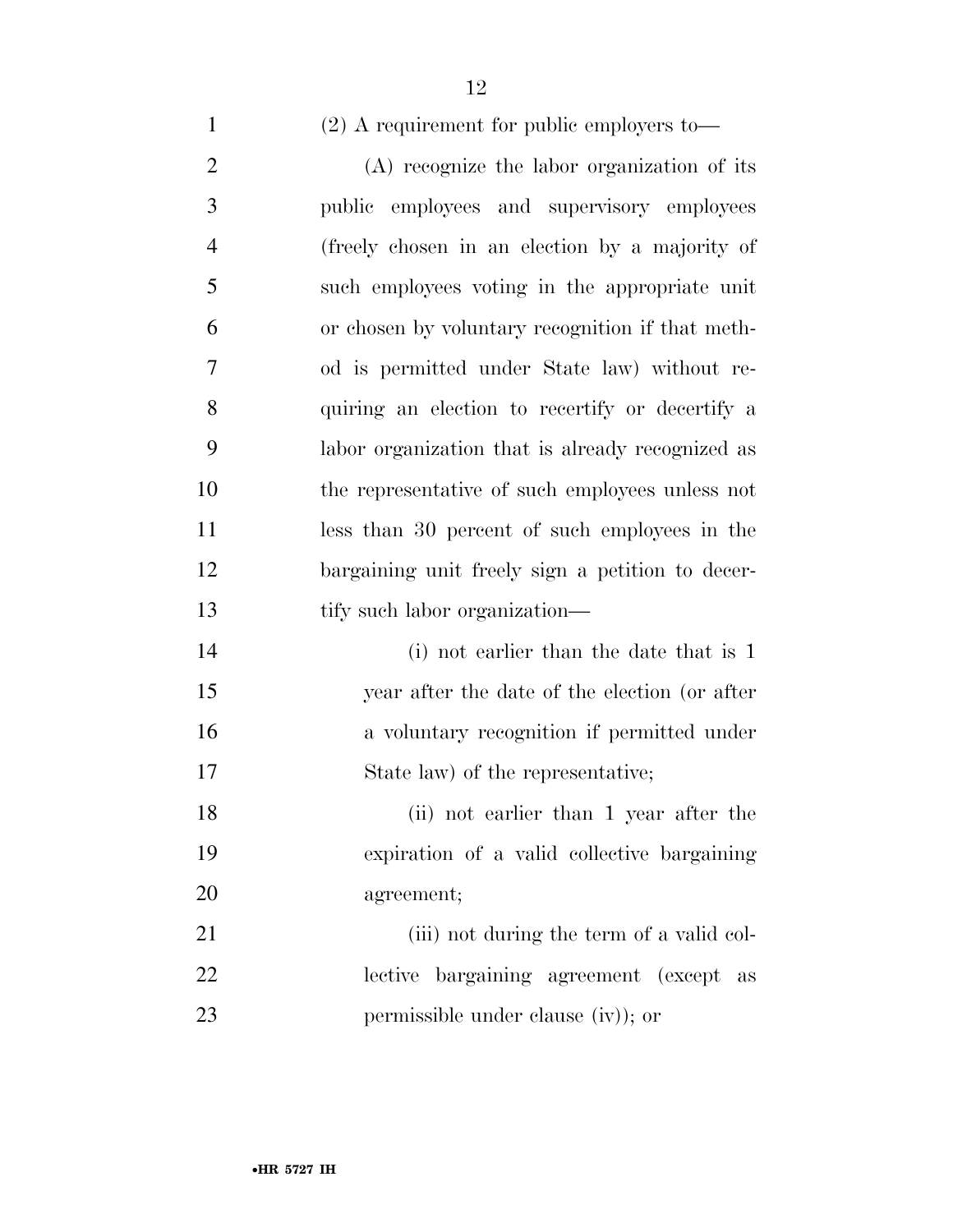| $\mathbf{1}$   | (iv) during the 30-day period begin-                  |
|----------------|-------------------------------------------------------|
| $\overline{2}$ | ning on the date that is 90 days before the           |
| 3              | end of a valid existing contract;                     |
| 4              | (B) collectively bargain with such recog-             |
| 5              | nized labor organization; and                         |
| 6              | (C) commit any agreements with such rec-              |
| 7              | ognized labor organization to writing in a con-       |
| 8              | tract or memorandum of understanding.                 |
| 9              | (3) An interest impasse resolution mechanism,         |
| 10             | such as fact-finding, mediation, arbitration, or com- |
| 11             | parable procedures that culminate in binding resolu-  |
| 12             | tion.                                                 |
| 13             | (4) Payroll deduction of labor organization fees      |
| 14             | for any duly selected representative of a public em-  |
| 15             | ployee or supervisory employee pursuant to the        |
| 16             | terms of an agreement between the labor organiza-     |
| 17             | tion and such public or supervisory employee, which   |
| 18             | shall remain in effect until revoked by such employee |
| 19             | in accordance with its terms.                         |
| 20             | (5) The prohibition of practices that interfere       |
| 21             | with, restrain, or coerce public or supervisory em-   |
| 22             | ployees in the exercise of rights guaranteed in para- |
| 23             | $graph(1)$ or regulations issued thereunder.          |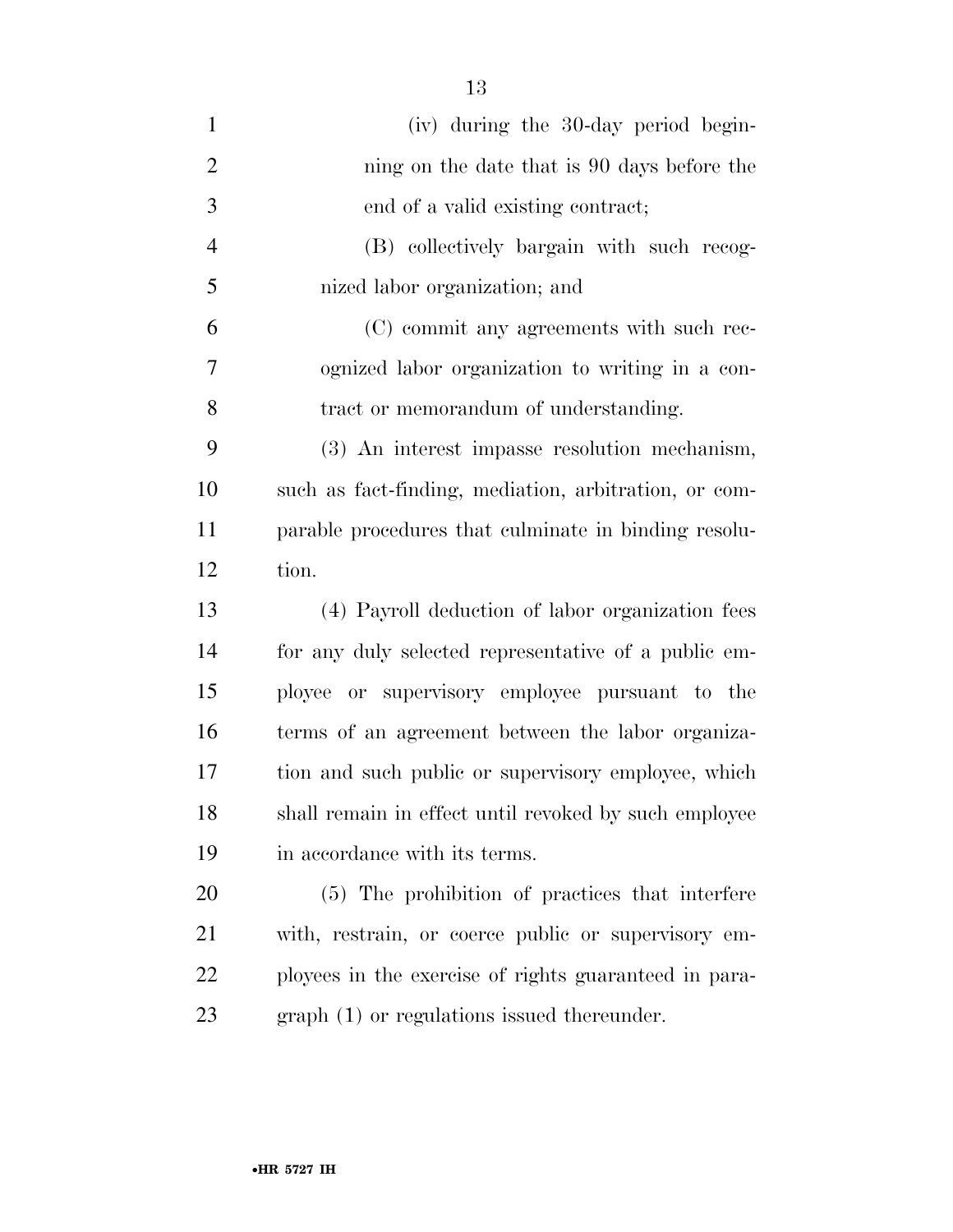| $\mathbf{1}$   | (6) The enforcement of all relevant rights and                     |
|----------------|--------------------------------------------------------------------|
| $\overline{2}$ | procedures provided by State law and enumerated in                 |
| 3              | this section.                                                      |
| $\overline{4}$ | (7) The enforcement of all rights and proce-                       |
| 5              | dures provided by any written contract or memo-                    |
| 6              | randum of understanding between a labor organiza-                  |
| 7              | tion and a public employer, through—                               |
| 8              | (A) a State agency, if the State so chooses;                       |
| 9              | (B) at the election of an aggrieved party,                         |
| 10             | the State courts, if so permitted under State                      |
| 11             | law; or                                                            |
| 12             | (C) a grievance resolution procedure culmi-                        |
| 13             | nating in binding arbitration negotiated in such                   |
| 14             | contract or memorandum.                                            |
| 15             | COMPLIANCE WITH RIGHTS AND<br>$\left( \mathrm{e}\right)$<br>PROCE- |
| 16             | DURES.—If the Authority determines under subsection (a)            |
| 17             | that the laws of a State substantially provide each of the         |
| 18             | rights and procedures described in subsection (b), then            |
| 19             | subsection (d) shall not apply and this Act shall not pre-         |
| 20             | empt the laws of such State.                                       |
| 21             | (d) FAILURE TO SUBSTANTIALLY PROVIDE.—                             |
| 22             | (1) IN GENERAL.—If the Authority determines                        |
| 23             | under subsection (a) that the laws of a State do not               |
| 24             | substantially provide for each of the rights and pro-              |

cedures described in subsection (b), then such State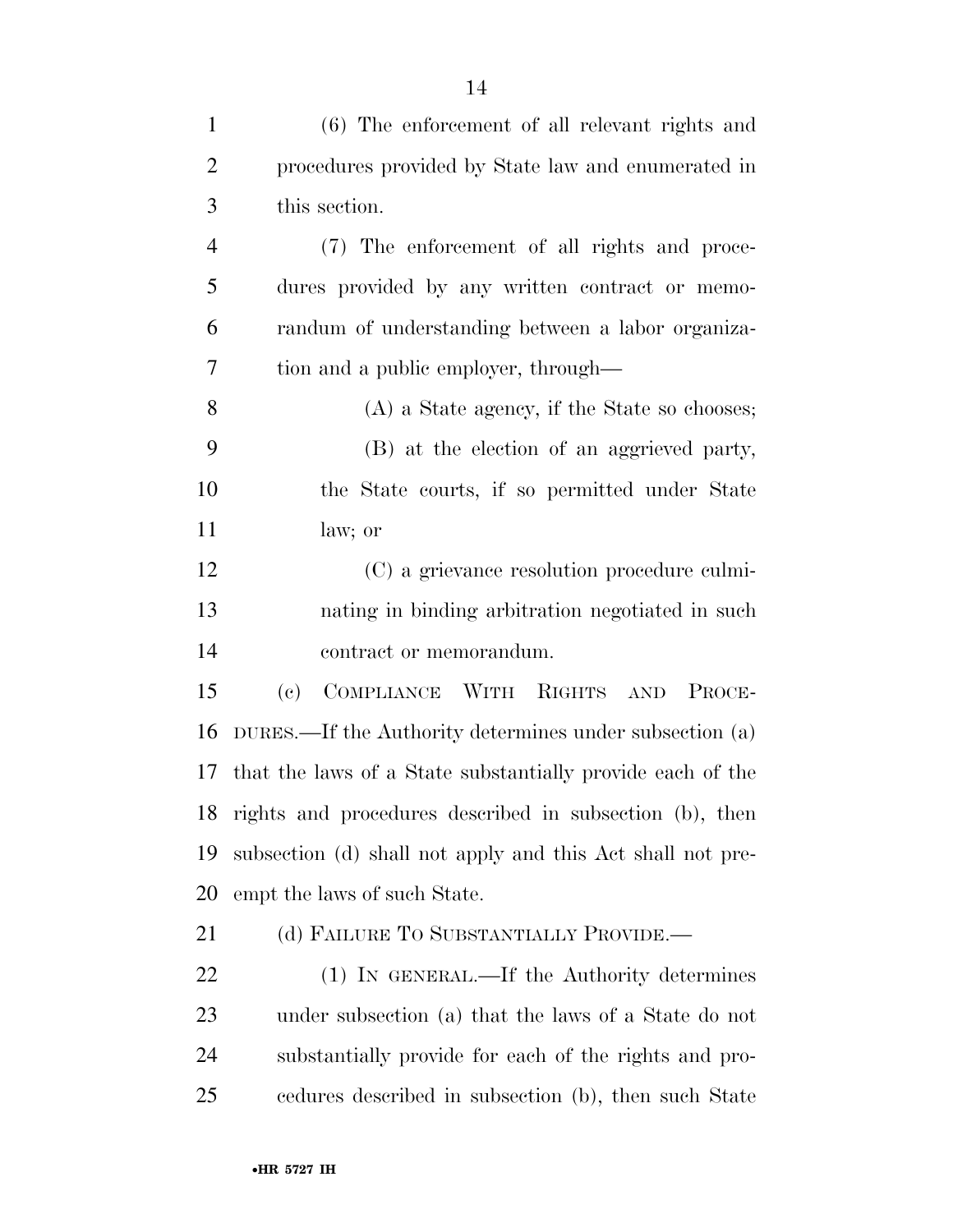| $\mathbf{1}$   | shall be subject to the rules and activities of the Au- |
|----------------|---------------------------------------------------------|
| $\overline{2}$ | thority under section 4 beginning on the later of—      |
| 3              | $(A)$ the date that is 2 years after the date           |
| $\overline{4}$ | of enactment of this Act;                               |
| 5              | (B) the date that is the last day of the                |
| 6              | first regular session of the legislature of the         |
| 7              | State that begins after the date of the enact-          |
| 8              | ment of this Act; or                                    |
| 9              | (C) in the case of a State receiving a sub-             |
| 10             | sequent determination under subsection $(a)(4)$ ,       |
| 11             | the date that is the last day of the first regular      |
| 12             | session of the legislature of the State that be-        |
| 13             | gins after the date the Authority made the de-          |
| 14             | termination.                                            |
| 15             | (2) PARTIAL FAILURE.—If the Authority makes             |
| 16             | a determination that a State does not substantially     |
| 17             | provide for each of the rights and procedures de-       |
| 18             | scribed in subsection (b) because the State fails to    |
| 19             | substantially provide for all of such rights and pro-   |
| 20             | cedures with respect to any public or supervisory       |
| 21             | employees, the Authority shall identify—                |
| 22             | (A) the categories of public or supervisory             |
| 23             | employees of such State that shall be subject to        |
| 24             | the rules and activities of the Authority under         |
| 25             | section 4, pursuant to section $7(b)(3)$ , begin-       |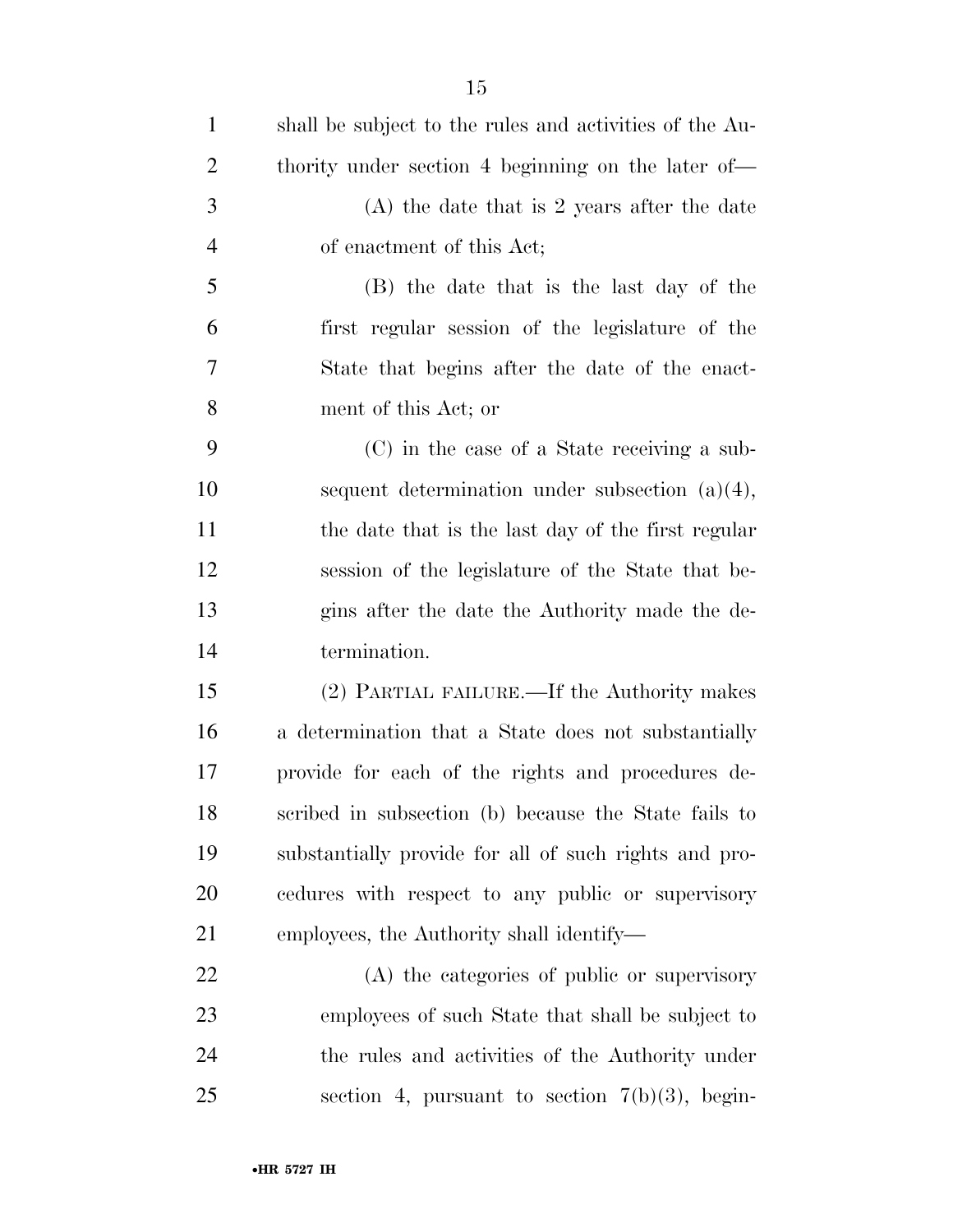| $\mathbf{1}$   | ning on the applicable date under paragraph                  |
|----------------|--------------------------------------------------------------|
| $\overline{2}$ | (1);                                                         |
| 3              | (B) the categories of public employees and                   |
| $\overline{4}$ | supervisory employees of such State that shall               |
| 5              | not be subject to the rules and activities of the            |
| 6              | Authority under section 4;                                   |
| 7              | (C) the categories of rights and procedures                  |
| 8              | described in subsection (b) for which the State              |
| 9              | does not substantially provide for certain public            |
| 10             | employees and supervisory employees; and                     |
| 11             | (D) the categories of rights and procedures                  |
| 12             | described in such subsection for which the State             |
| 13             | substantially provides for all employees.                    |
| 14             | SEC. 4. MINIMUM STANDARDS ADMINISTERED BY THE FED-           |
| 15             | ERAL LABOR RELATIONS AUTHORITY.                              |
| 16             | (a) IN GENERAL.—Not later than 1 year after the              |
| 17             | date of enactment of this Act, the Authority shall issue     |
|                | 18 rules and take such actions that the Authority determines |
| 19             | appropriate to establish and administer collective bar-      |
| 20             | gaining rights and procedures that substantially provide     |
| 21             | for the minimum standards described in section $3(b)$ for    |
| 22             | States described in section $3(d)$ .                         |
| 23             | (b) ROLE OF THE FEDERAL LABOR RELATIONS AU-                  |
| 24             | THORITY.—In carrying out subsection (a), the Authority       |
| 25             | shall—                                                       |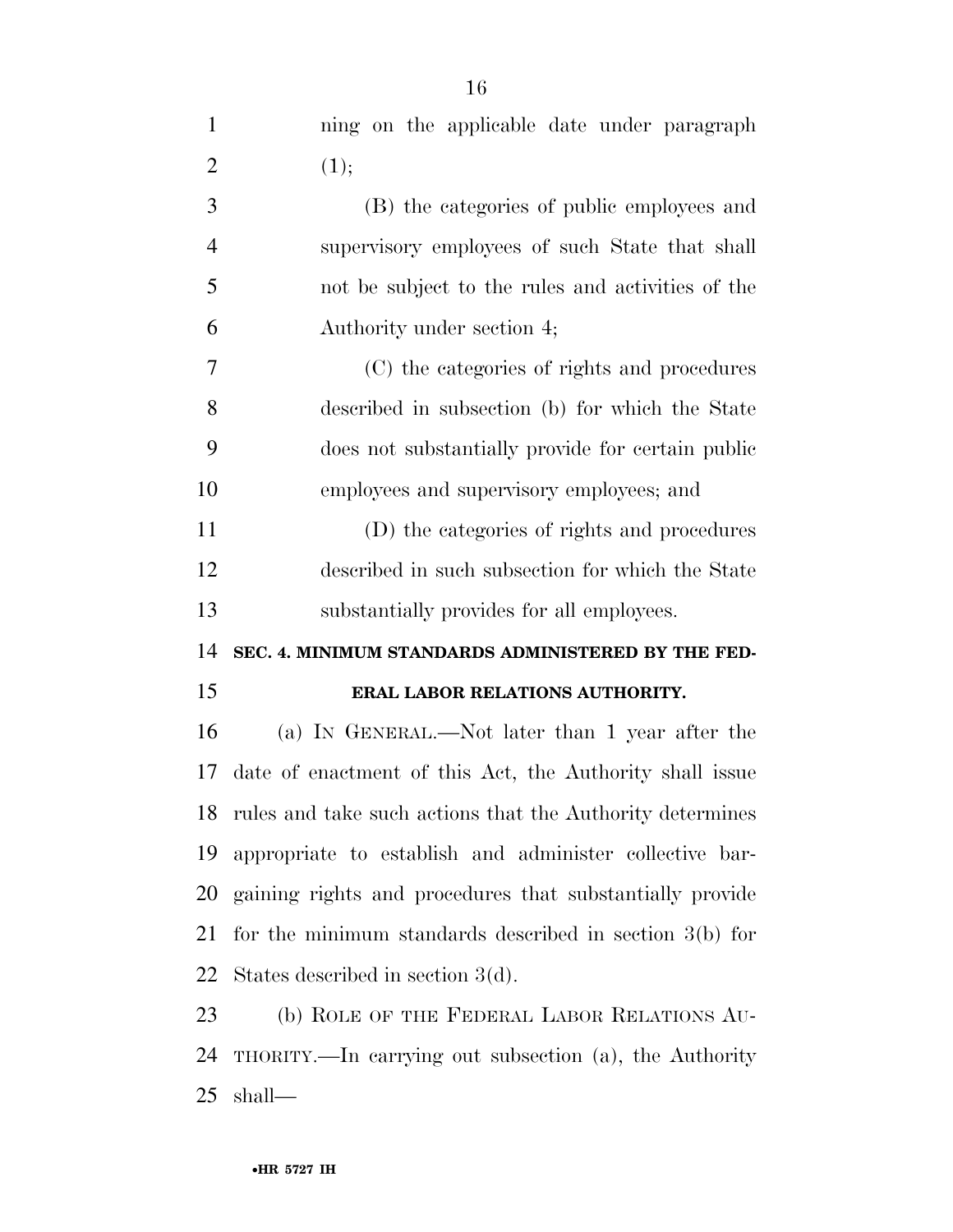(1) provide for the rights and procedures de- scribed in paragraphs (1) through (5) of section 3  $3(b)$ ; (2) supervise or conduct elections to determine whether a labor organization has been selected as an exclusive representative by a majority of the public employees and supervisory employees voting in such election in an appropriate unit; (3) determine the appropriateness of units for labor organization representation; (4) conduct hearings and resolve complaints concerning violations of this Act or any rule or order issued by the Authority pursuant to this Act; (5) resolve exceptions to the awards of arbitra- tors that violate or exceed the scope of public policy of this Act; and (6) take such other actions as are necessary and appropriate to effectively administer this Act, including issuing subpoenas requiring the attendance and testimony of witnesses and the production of documentary or other evidence from any place in the United States, administering oaths, taking or order- ing the taking of depositions, ordering responses to written interrogatories, and receiving and examining witnesses.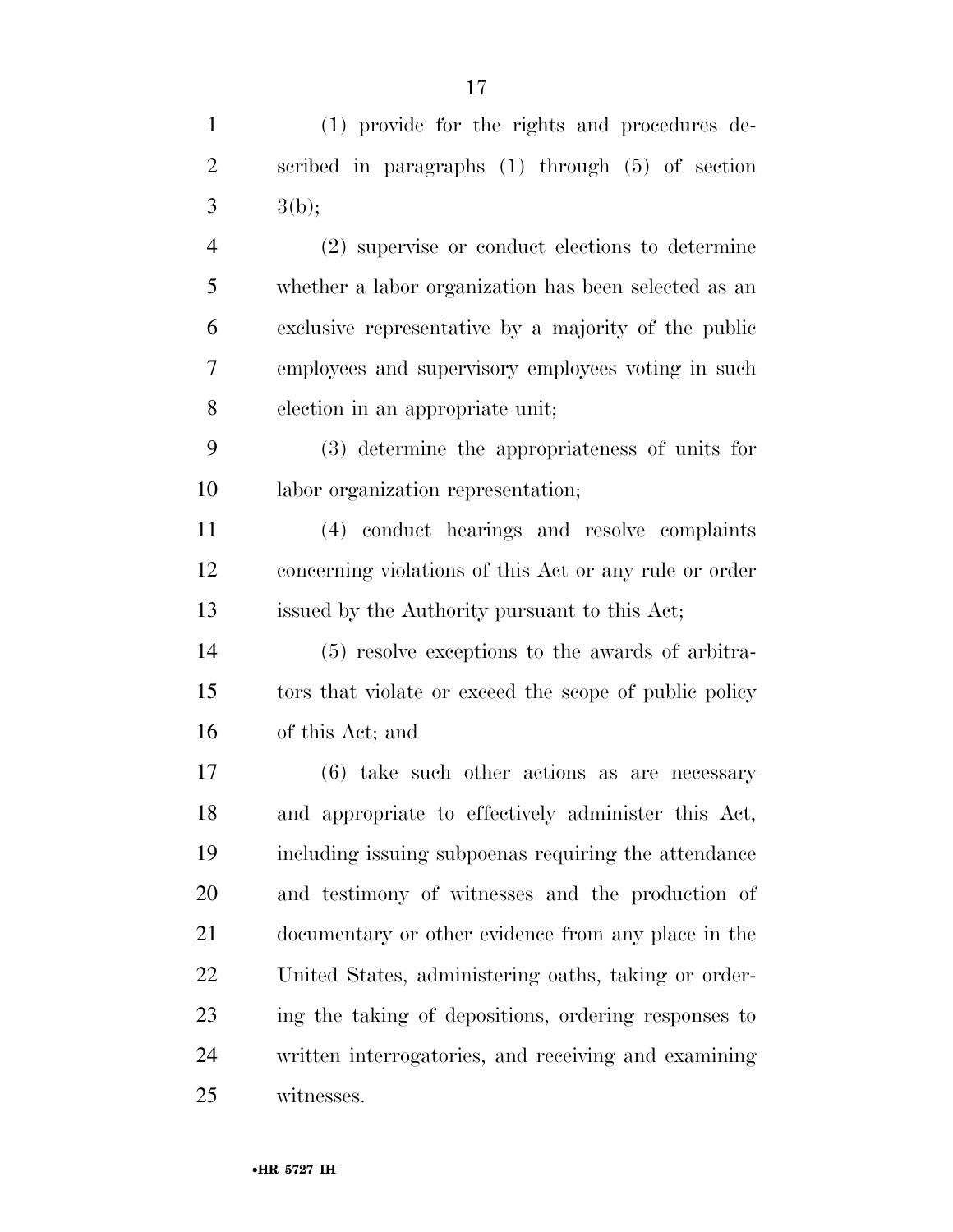(c) ENFORCEMENT.—

 (1) IN GENERAL.—The Authority may issue an order directing compliance by any covered person or public employer found to be in violation of this sec- tion, and may petition any United States Court of Appeals with jurisdiction over the parties, or the United States Court of Appeals for the District of Columbia Circuit, to enforce any such final orders issued pursuant to this section or pursuant to rules issued under this section, and for appropriate tem- porary relief or a restraining order. Any covered per- son or public employer aggrieved by an order issued by the Authority under this section may, during the 60-day period beginning on the date on which the order was issued petition any United States Court of Appeals in the circuit which the covered person or public employer resides or transacts business or in the Court of Appeals for the District of Columbia Circuit, for judicial review. Any petition or appeal under this section shall be conducted in accordance with subsections (c) and (d) of section 7123 of title 5, United States Code.

23 (2) PRIVATE RIGHT OF ACTION.—

 (A) FILING A CIVIL ACTION.—Unless the Authority has filed an order of enforcement as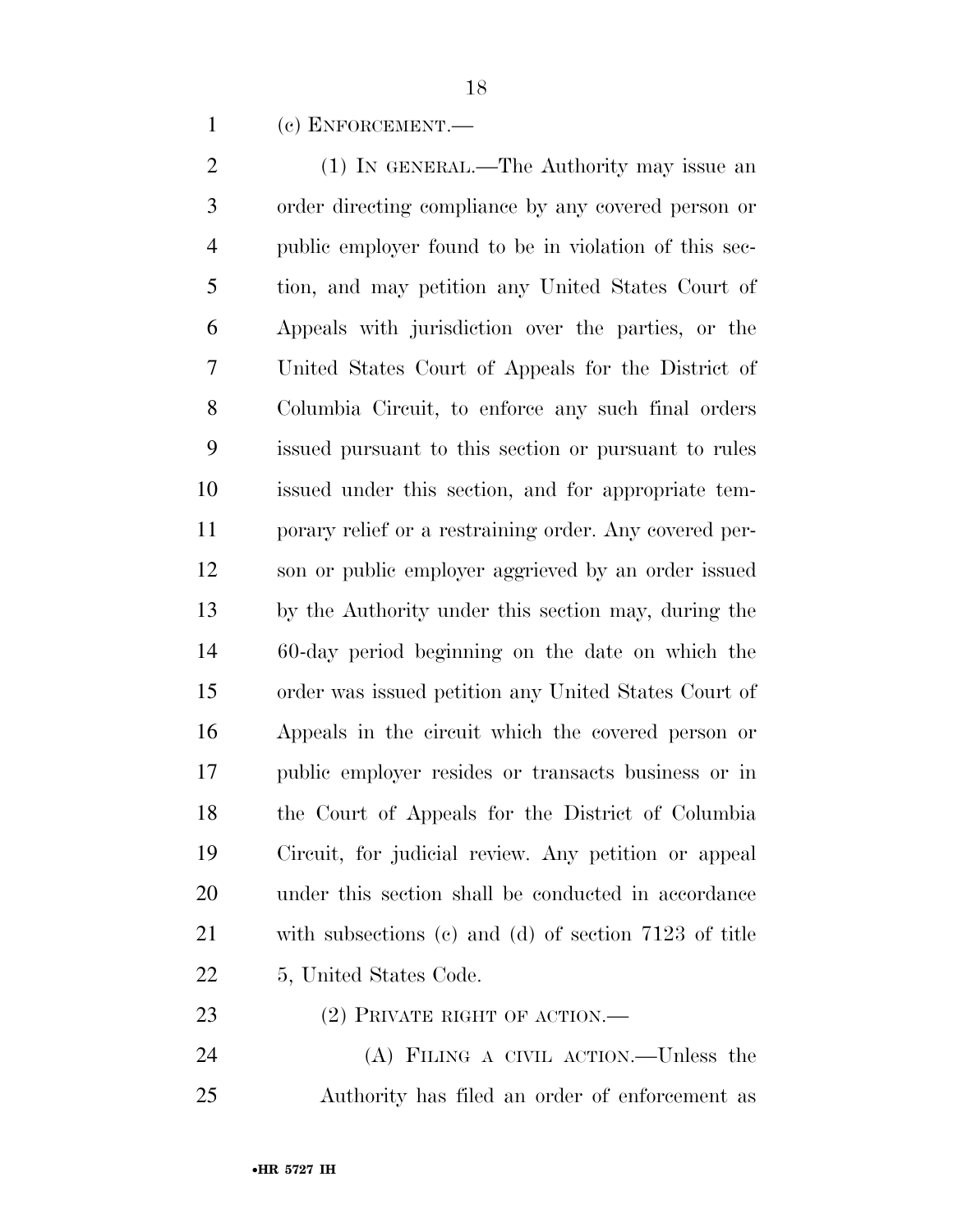| $\mathbf{1}$   | provided in paragraph (1), any party may, after   |
|----------------|---------------------------------------------------|
| $\overline{2}$ | the 180-day period following the filing of a      |
| 3              | charge with the Authority pursuant to the rules   |
| $\overline{4}$ | of the Authority under this section, file a civil |
| 5              | action against any named State administrator      |
| 6              | in an appropriate district court of the United    |
| 7              | States to enjoin such administrator to enforce    |
| 8              | compliance—                                       |
| 9              | (i) with this Act or the rules issued by          |
| 10             | the Authority under this section; or              |
| 11             | (ii) to enforce compliance with any               |
| 12             | order issued by the Authority.                    |
| 13             | (B) TIMING.—Any civil action brought              |
| 14             | under subparagraph (A) must be brought not        |
| 15             | later than the earlier of—                        |
| 16             | $(i)$ the date that is 180 days after the         |
| 17             | expiration of the 180-day period in sub-          |
| 18             | paragraph $(A)$ ; or                              |
| 19             | (ii) the date that is 180 days after the          |
| 20             | date that the Authority dismisses a charge        |
| 21             | described in subparagraph $(A)$ .                 |
| 22             | (C) NOTICE.—The party shall serve notice          |
| 23             | of the Federal lawsuit to the Authority.          |
| 24             | ATTORNEYS'<br><b>JURISDICTION</b><br>(D)<br>AND   |
| 25             | FEES.—A district court shall have jurisdiction    |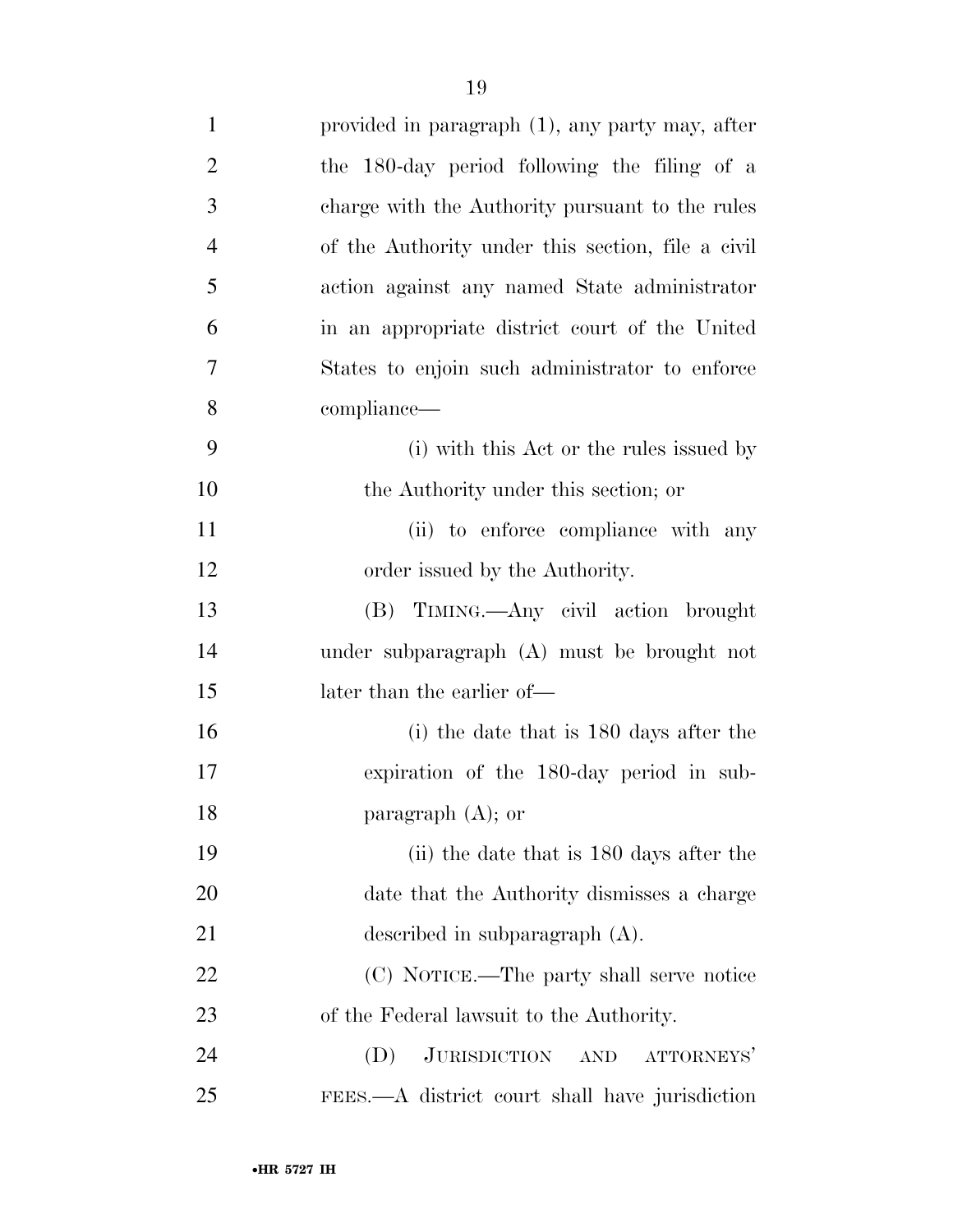over the civil action filed under subparagraph (A) without regard to the amount in con- troversy or the citizenship of the parties and may award reasonable attorneys' fees.

 **SEC. 5. LOCKOUTS AND EMPLOYEE STRIKES PROHIBITED WHEN EMERGENCY OR PUBLIC SAFETY SERV-ICES IMPERILED.** 

 (a) IN GENERAL.—Subject to subsection (b), any em- ployer, emergency services employee, or law enforcement officer subject to the rules and activities of the Authority under section 4 may not engage in a lockout, strike, or any other organized job action of which a reasonably prob- able result is a measurable disruption of the delivery of emergency or public safety services. No labor organization may cause or attempt to cause a violation of this sub-section.

 (b) NO PREEMPTION.—Nothing in this section shall be construed to preempt any law of any State or political subdivision of any State with respect to strikes by emer-gency services employees or law enforcement officers.

## **SEC. 6. EXISTING COLLECTIVE BARGAINING UNITS AND AGREEMENTS.**

 The enactment of this Act shall not invalidate any certification, recognition, result of an election, collective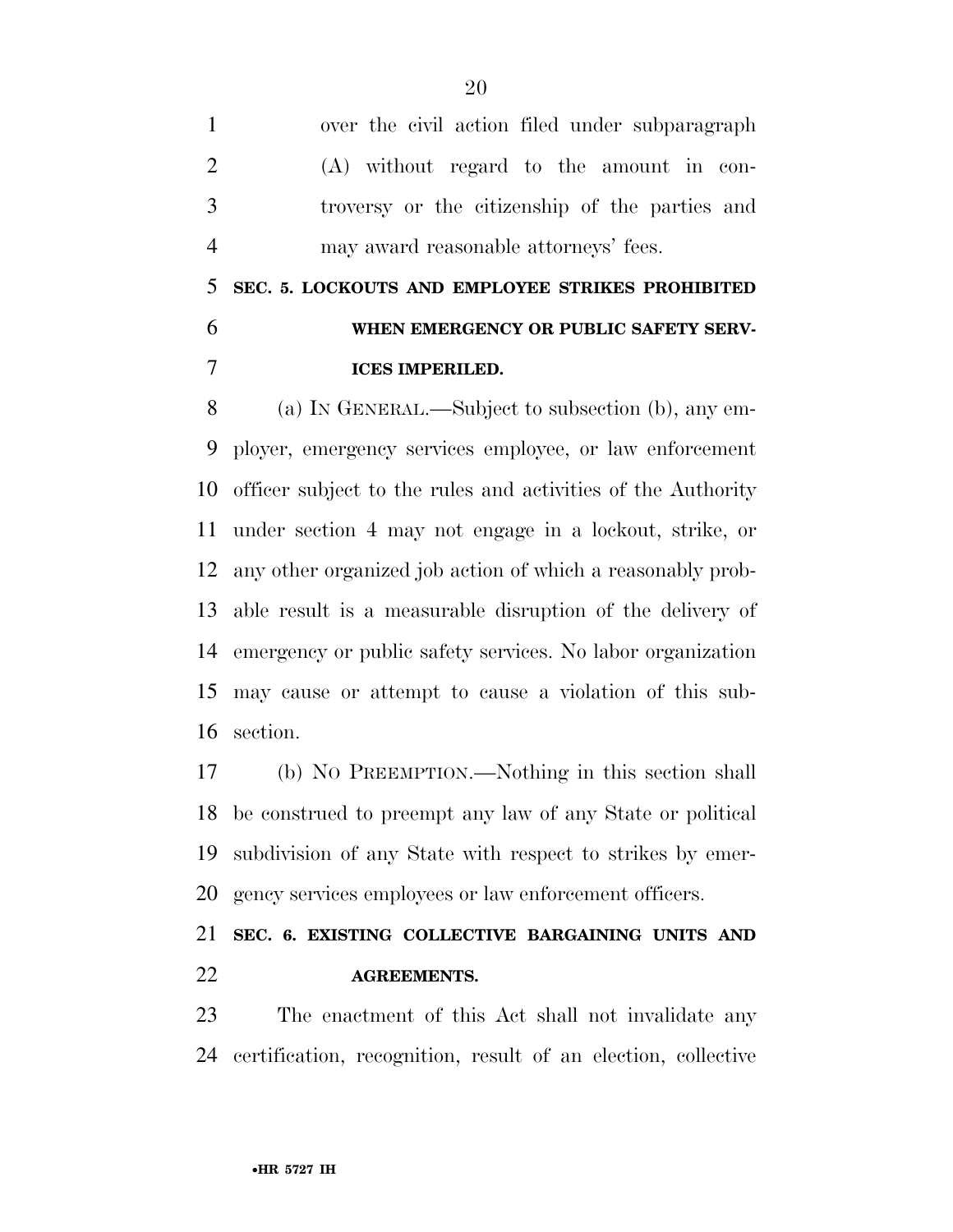bargaining agreement, or memorandum of understanding that—

 (1) has been issued, approved, or ratified by any public employee relations board or commission, or by any State or political subdivision or an agent or management official of such State or political subdivision; and

 (2) is in effect on the day before the date of en-actment of this Act.

#### **SEC. 7. EXCEPTIONS.**

 (a) IN GENERAL.—The Authority shall not make a determination under section 3(a) that the laws of a State do not substantially provide for the rights and procedures under section 3(b) on the basis that relevant State laws—

 (1) permit a public or supervisory employee to appear on the employee's own behalf with respect to the relationship of the public employee with the pub-18 lic employer involved;

 (2) do not cover public or supervisory employees of the State militia or national guard;

 (3) do not apply to a political subdivision of a State if—

 (A) such political subdivision has a popu- lation of fewer than 5,000 people or employs fewer than 25 public employees; and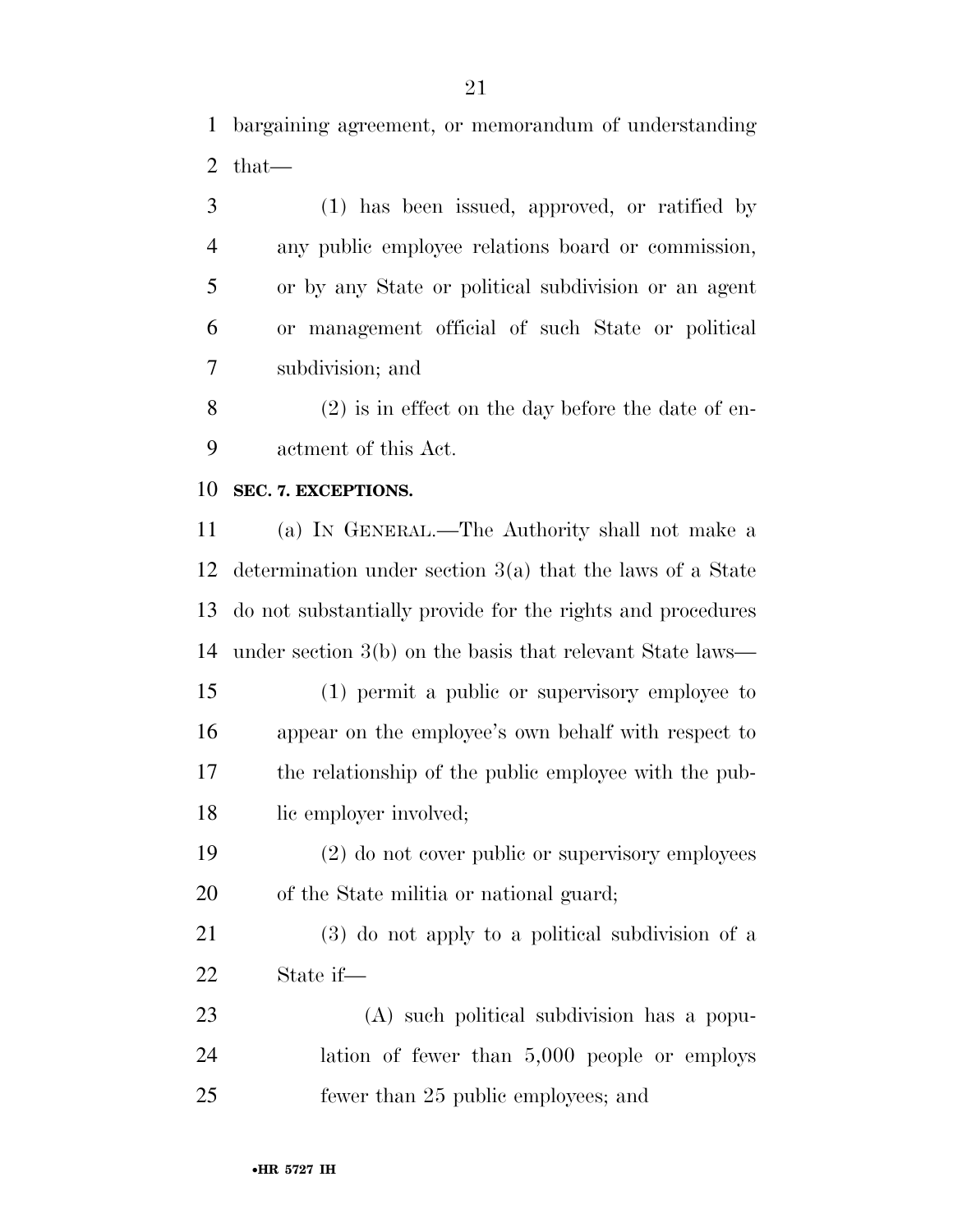| $\mathbf{1}$   | (B) the State in which such political sub-           |
|----------------|------------------------------------------------------|
| $\overline{2}$ | division is located notifies the Authority that      |
| 3              | such subdivision is exempt from such laws be-        |
| $\overline{4}$ | fore the date on which the Authority makes the       |
| 5              | determination; or                                    |
| 6              | (4) do not require bargaining with respect to        |
| 7              | pension or retirement income benefits; or            |
| 8              | (5) prohibit employers and labor organizations       |
| 9              | from negotiating provisions in a labor agreement     |
| 10             | that require membership in the labor organization or |
| 11             | the payment of fees to the union as a condition of   |
| 12             | employment.                                          |
| 13             | (b) COMPLIANCE.-                                     |
| 14             | (1) ACTIONS OF STATES.—Nothing in this Act           |
| 15             | shall be construed to require a State to rescind or  |
| 16             | preempt the laws of any political subdivision of the |
| 17             | State if such laws substantially provide for the     |
| 18             | rights and procedures described in section 3(b).     |
| 19             | (2) ACTIONS OF THE DISTRICT OF COLUM-                |
| 20             | BIA.—Nothing in this Act or in the rules issued      |
| 21             | under this Act shall be construed—                   |
| 22             | (A) to require the District of Columbia to           |
| 23             | rescind—                                             |
| 24             | (i) section 501 of the District of Co-               |
| 25             | lumbia Government Comprehensive Merit                |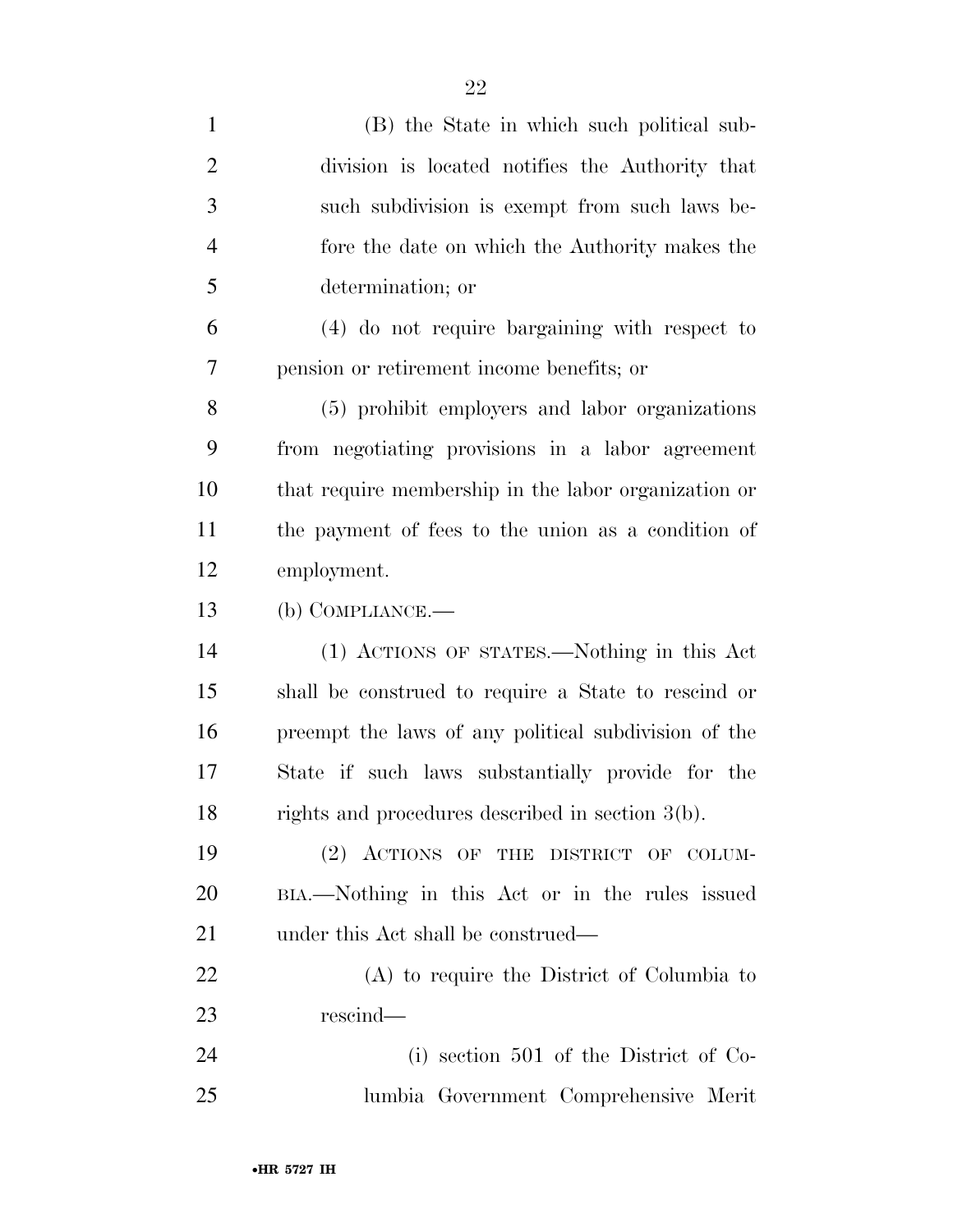| $\mathbf{1}$   | Personnel Act of 1978 (1-605.01, D.C. Of-          |
|----------------|----------------------------------------------------|
| $\overline{2}$ | ficial Code), establishing the Public Em-          |
| 3              | ployee Relations Board of the District of          |
| $\overline{4}$ | Columbia; or                                       |
| 5              | (ii) section 502 of such Act $(1-605.02,$          |
| 6              | D.C. Official Code), establishing the power        |
| 7              | of the Board;                                      |
| 8              | (B) to preempt the laws described in sub-          |
| 9              | paragraph $(A)$ ; or                               |
| 10             | (C) to limit or alter the powers of the gov-       |
| 11             | ernment of the District of Columbia pursuant       |
| 12             | to the District of Columbia Home Rule Act.         |
| 13             | (3) ACTIONS OF THE AUTHORITY.—Nothing in           |
| 14             | this Act shall be construed to preempt—            |
| 15             | (A) the laws of any State or political sub-        |
| 16             | division of a State that substantially provide for |
| 17             | the rights and procedures described in section     |
| 18             | 3(b);                                              |
| 19             | (B) the laws of any State or political sub-        |
| 20             | division of a State that substantially provide for |
| 21             | the rights and procedures described in section     |
| 22             | 3(b), solely because such laws provide that a      |
| 23             | contract or memorandum of understanding be-        |
| 24             | tween a public employer and a labor organiza-      |
| 25             | tion must be presented to a legislative body as    |